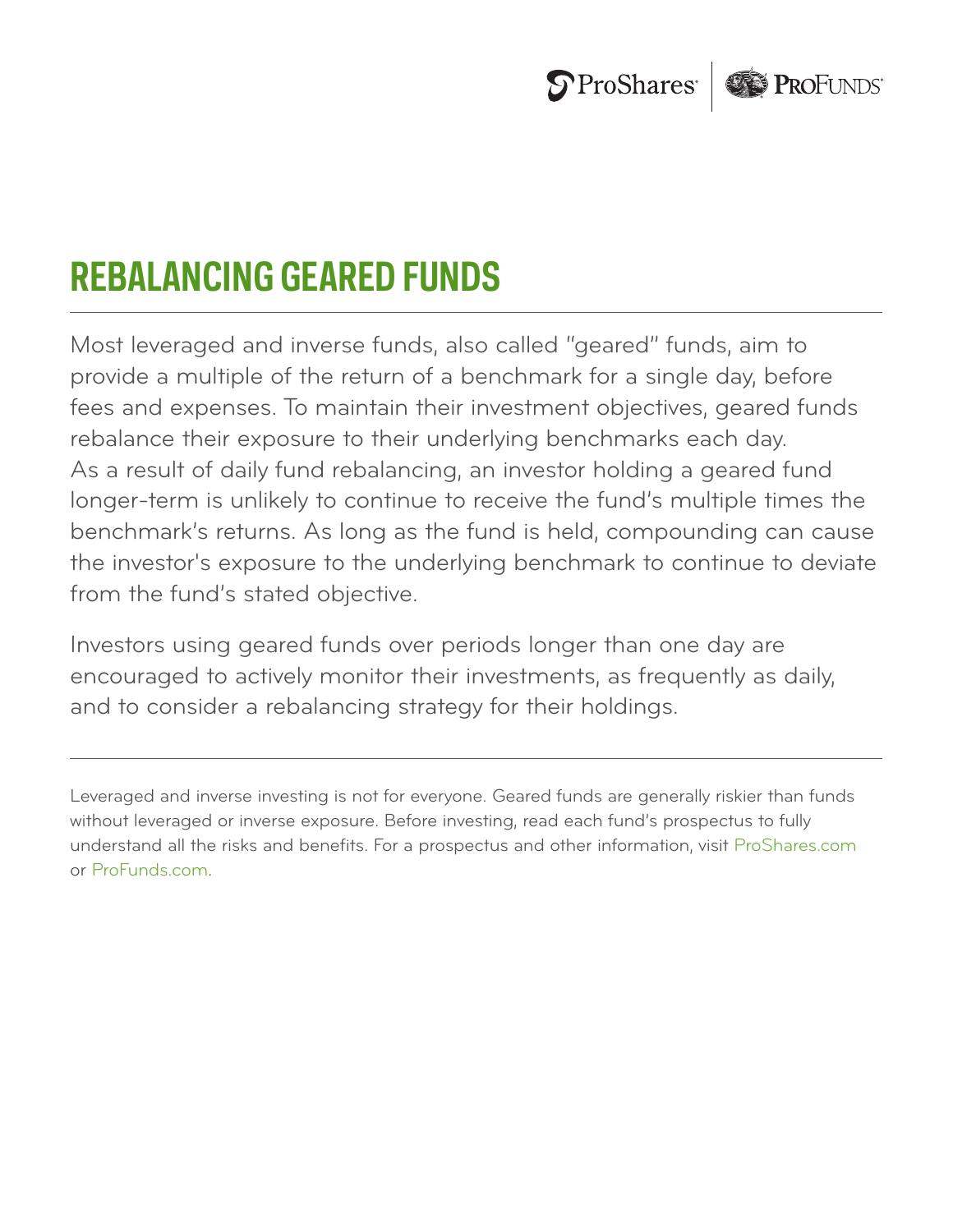# What Is Rebalancing?

Rebalancing involves periodically adding to or trimming an investment in a fund to reduce the difference between the benchmark's return and the fund's return over time—sometimes called the "gap"—to help keep exposure in line with the fund's stated objective. Rebalancing can buffer the negative effects of compounding during volatile periods, but it can also reduce the positive effects of compounding during trending periods. In addition, because rebalancing involves buying and selling shares, it may require additional cash and can result in transaction costs and tax consequences.

## Establishing a Rebalancing Strategy

There are two common rebalancing strategies: trigger-based and calendar-based. No matter which rebalancing approach is used, investors should monitor their positions as frequently as daily.

#### TRIGGER-BASED REBALANCIN G C ALENDAR-BASED REBALANCING HOW IT WORKS Rebalance each time the difference between the benchmark's return and the fund's return reaches a certain threshold, such as when the gap reaches 10%. Rebalance at predetermined intervals such as weekly, monthly or quarterly. ADVANTAGES Attuned to market conditions—triggers a rebalance more frequently in volatile periods. Convenience of knowing exactly when and how often to rebalance. DISADVANTAGES May require frequent rebalancing, especially with inverse funds and funds with volatile benchmarks or larger multiples. Not attuned to market conditions, and performance may stray significantly from the benchmark return times the fund multiple between rebalances.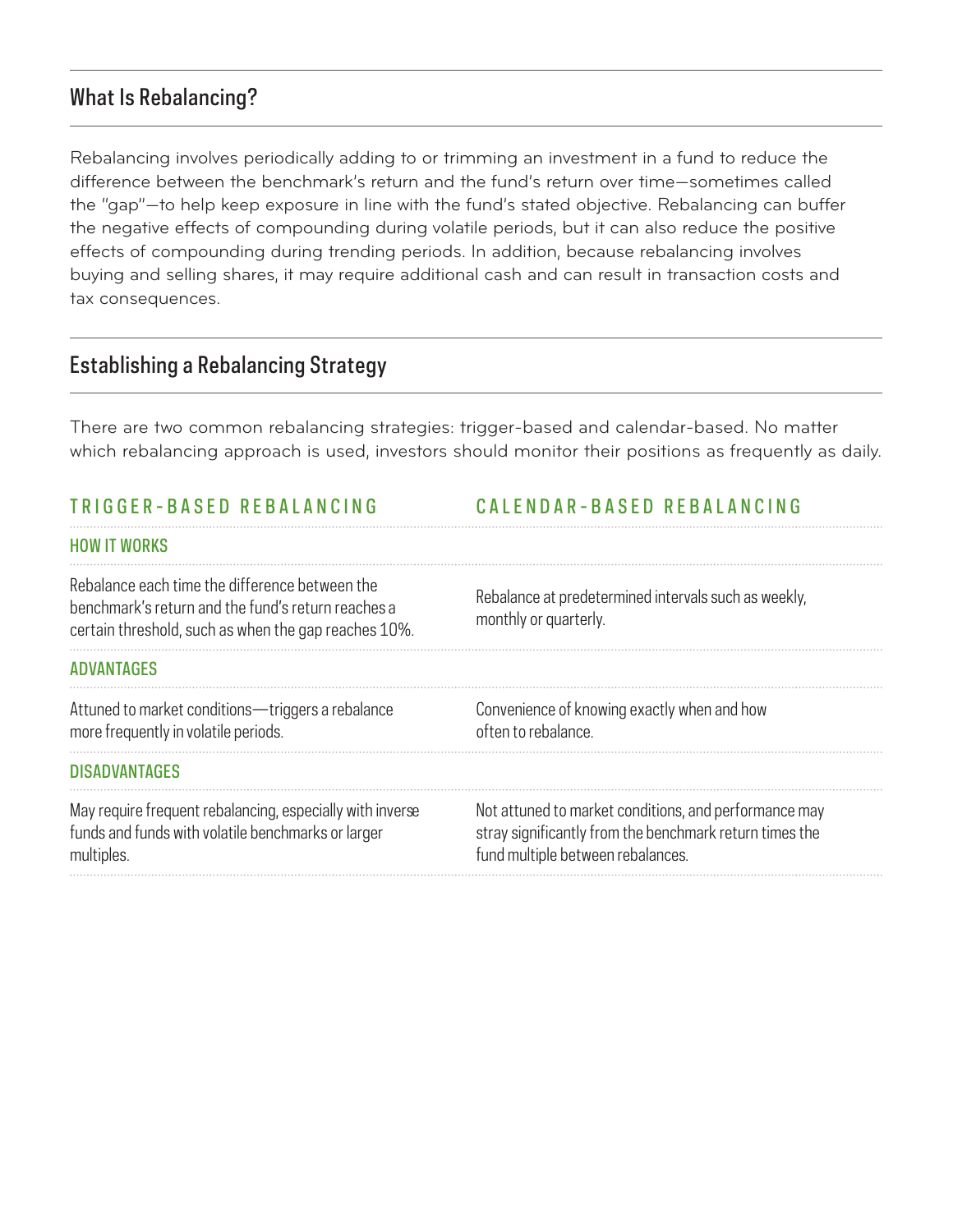## Rebalancing an Inverse Fund Position Step by Step

The example below shows the returns of a -2x fund and its underlying benchmark. Each started at an initial value of \$100. Over time, the benchmark return was 5%. The fund return was -10%, making its current value \$90.

#### STEP 1:

Decide when to rebalance using a trigger- or calendar-based rebalancing strategy.

## STEP 2:

Calculate the gap between the benchmark's return and the fund's return.

Benchmark Return (5%) – Fund Return (-10%) = Gap (15%)

#### STEP 3:

When it is time to rebalance, calculate how much to increase or decrease the position.

Initial Value (\$100) x (1 + Benchmark Return (0.05)) – Fund's Current Value (\$90) = Rebalance Trade Amount (\$15)

#### STEP 4:

Add \$15 to the current position of \$90 to realign the dollar exposure to the ending index price of \$105. Monitor and repeat if necessary.



## UNDERLYING BENCHMARK

For illustrative purposes only.

## -2x FUND POSITION